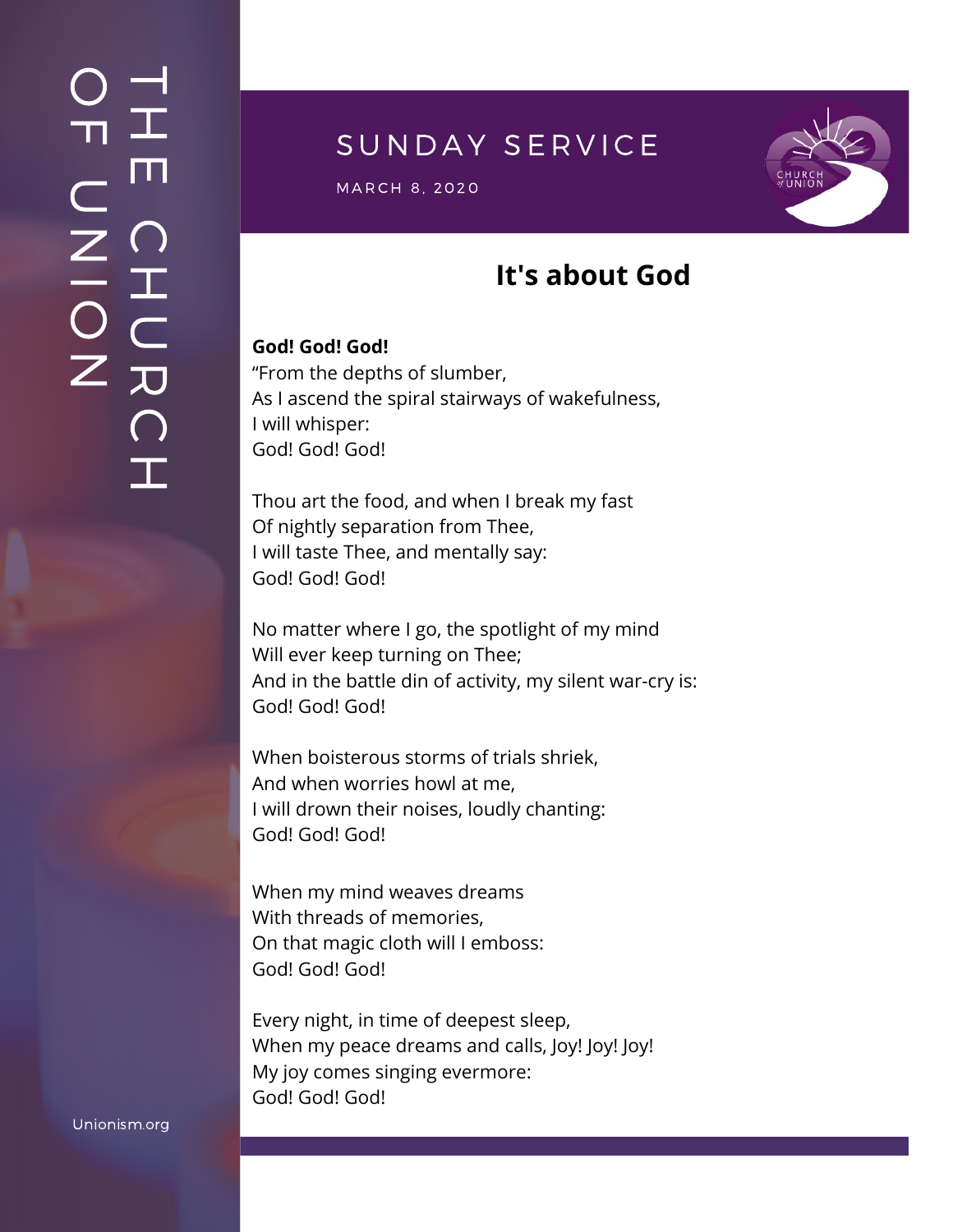### SUNDAY SERVICE

S U N D A Y S E R V I C E M A R C H 8 , 2020



In waking, eating, working, dreaming, sleeping, serving, meditating, chanting, divinely loving My soul will constantly um, unheard by any: God! God! God!"

- Autobiography of a Yogi, God! God! God!, By Paramahansa Yogananda

#### **Jeff and Shaleia's Opening Prayer:**

I am the only child of God, forever part of Him. I am created by Him in Perfection, and there I always remain.

My mind is my sanctuary where I keep His Holy Creation sacred.

I will only allow in His Voice. I will only accept His Word.

Today I will hear the Word of God.

I surrender myself to His Teachings through His Divine Channel.

I will honor what He has spoken and accept it as His Will.

I will be obedient to His Word, for this is my Salvation.

In Christ's Name, Om Amen.